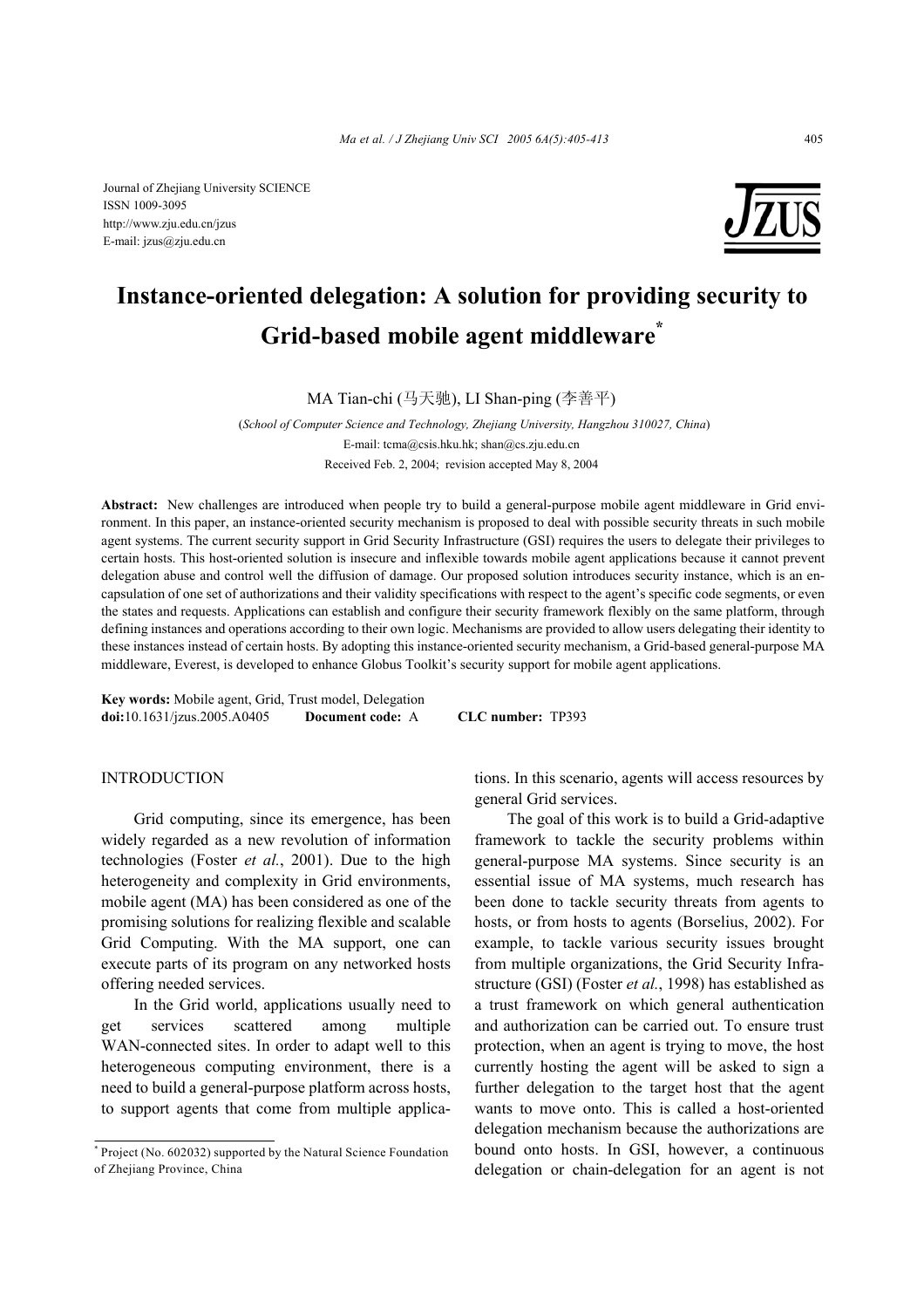recommended. This is mainly because the host-oriented mechanism requires each host to hold the privilege of further signing delegations in the name of the original user, while, in a common circumstance, an individual host will not be trusted by the user during an agent's full trip. Once a privileged host has been cracked, it will probably maliciously delegate to its other cooperators to spread the damage across the whole network. This makes the agent behave like viruses.

To improve that, an instance-oriented security framework is then proposed in this paper. Different from the original host-oriented policy, we define security instances as an encapsulation of one set of authorizations and their respective validity specifications. User and applications can define several kinds of security instances and their possible operations, according to the application's own logic. The instances are signed by its creator and recorded into the mobile agent's delegation document. A strictly-protected trace list is adopted for validity computing and intrusion detection. These constitute the delegation document together. Besides, we adopt several firmly trusted servers in our framework, called exchange servers, to be the security checkpoints. All the user's security policies are only required to be delivered on these servers, instead of all the concerned hosts.

Four exciting goals can be achieved using the proposed security framework:

1. The problem of the abuse of delegation document can be avoided.

2. The system's flexibility is enhanced by the instance-oriented model. All restrictions and verifications are bound onto the instances-oriented delegations which can be transferred everywhere under the direct authorization of the original user. This makes the delegation a standard document-centered flexible model. And the dynamic resource reservation can also enhance the flexibility of the agent.

3. Enables easy delivery and updating of user's security policies. Once a policy needs to be updated, only a few of the exchange servers need to be flushed to achieve consistence.

4. Compatible for heterogeneous applications. The implementation details of components (agent functionalities, accessing protocols) are encapsulated into the instance.

## THE EVEREST ARCHITECTURE

The core modules implemented in Everest are shown in Fig.1. We follow the "gatekeeper-backend servers" architecture. The system depends on Globus Toolkit 2.2. We define each gatekeeper as a simulated Grid site (host), and select some of them to act as the exchange servers.

In the Everest system, the code maintenance and migration are all processed on the gatekeeper of each host, while the job manager and the backend server need only deal with the mobile agent like normal jobs. During migration of the agent, the preliminary procedures are handled by the migration daemon on the gatekeeper. An execution daemon on each backend server will then start to save the code's current execution states and transfer them to the target backend server directly without passing the two gatekeepers.

The migration daemon is in charge of the code migration (i.e., handover operation). It will also send delegation-updating requests to the exchange server, when a delegation document is found falling into invalidation.

The exchange server is composed of a code daemon and several code maintainers. The code daemon is in charge of obtaining request from hosts. Then it forwards those requests to the corresponding code maintainer. Each agent has a code maintainer in the exchange server, to maintain and monitor its current states. When a code asks for a delegation document renewal, it is the maintainer who will attend to these requests. For other requests like resource reservation, the maintainer will ask the code daemon to contact the corresponding resource provider, and transfer the requests to it. Besides, the code maintainer should have enough knowledge to carry out a client side validation check on the request delegation documents.

There are two modules covering the resource provider's standard service interface. The reservation service module has the privilege of signing a resource instance delegation document. Actually, the real reservation operation will be done under the standard service interface, while the reservation service takes care only of those businesses concerned with delegation document. Another module is the security guard, which is used to deal with the resource requests. The security guard will first make a server side validation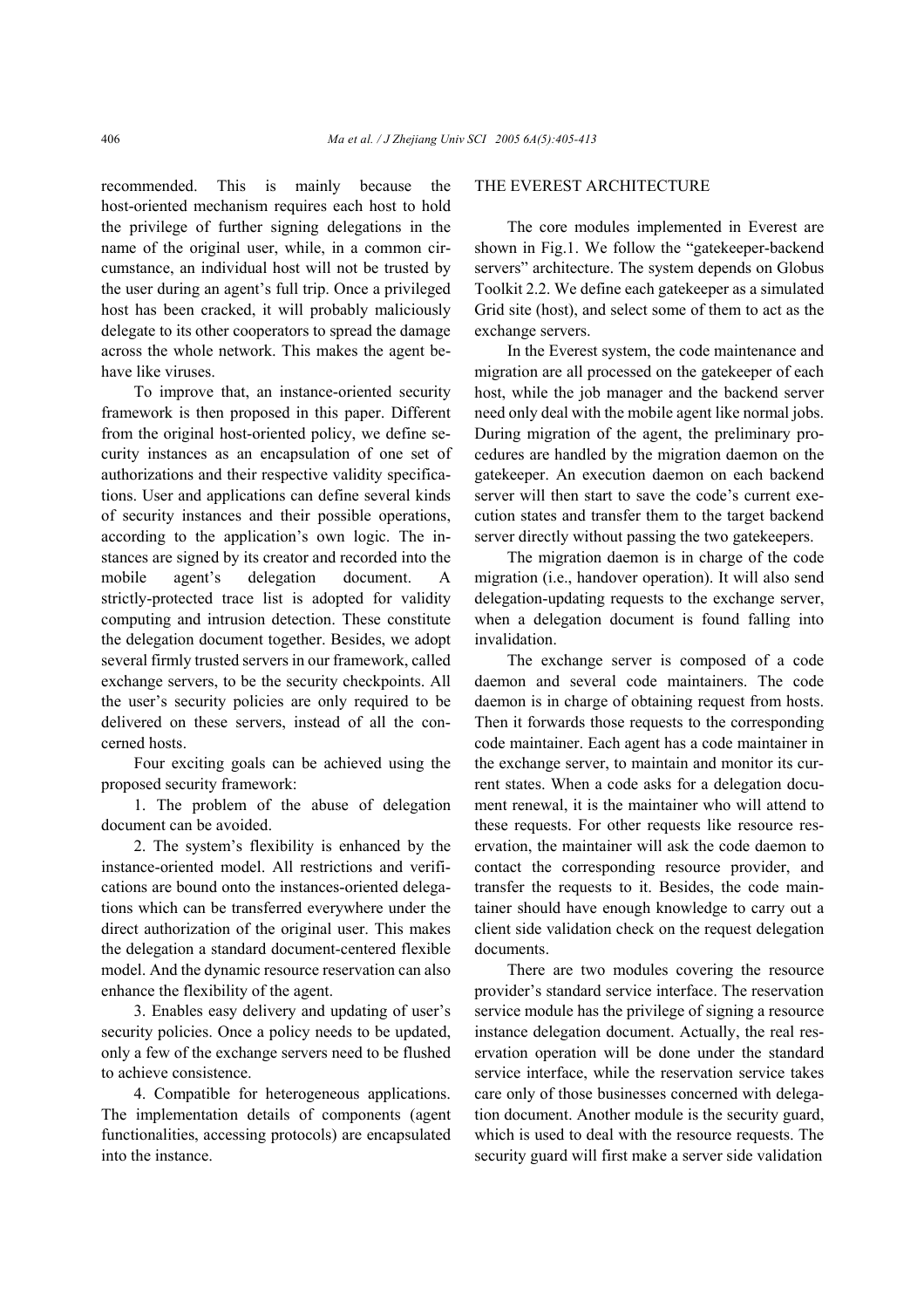

**Fig.1 Core modules of the Everest mobile agent platform**

check on the coming delegation document, and then establish a connection between the remote agents and the standard service interface.

#### INSTANCE-ORIENTED DELEGATION MODEL

## **Why instance-oriented?**

A delegation (also called impersonation) is a statement, which includes one or a set of authorizations from the user or policy publisher. The original delegation document is very simple. It records and proves the following statement:

*A* authorizes *B* to behave in the name of *A*.

i.e. by showing this delegation document, *B* will have the privilege to do whatever *A* is allowed to do. This delegation designates a kind of universal deputy. However, it does not allow a user to specify detailed privileges to his deputy. To deal with this, an extended delegation is proposed on which the detailed privileges are recorded there. It makes the following statement:

*A* authorizes *B* to perform *S* in name of *A*.

However, the above statement is not enough either because in many circumstances, the given privileges should be restricted under one or some conditions. A very familiar example is the TTL of the delegation. Beyond the TTL, a delegation should be regarded as invalid. This information must be recorded in the delegation document, or else the host may mistrust an invalid delegation that is out-of-time.

To deal with this, the delegation document is further extended, by adding conditions like the following:

*A* authorizes *B* to perform *S* in name of *A*, under the condition *U*.

This delegation document is detailed enough, yet at the same time it also introduces much inflexibility. In fact, the condition *U* just mentioned should not be bound to the destination host *B*, but it should be bound to the target which is being performed. We will find that the target host *B* can be regarded as a part of the condition, if it must be specified.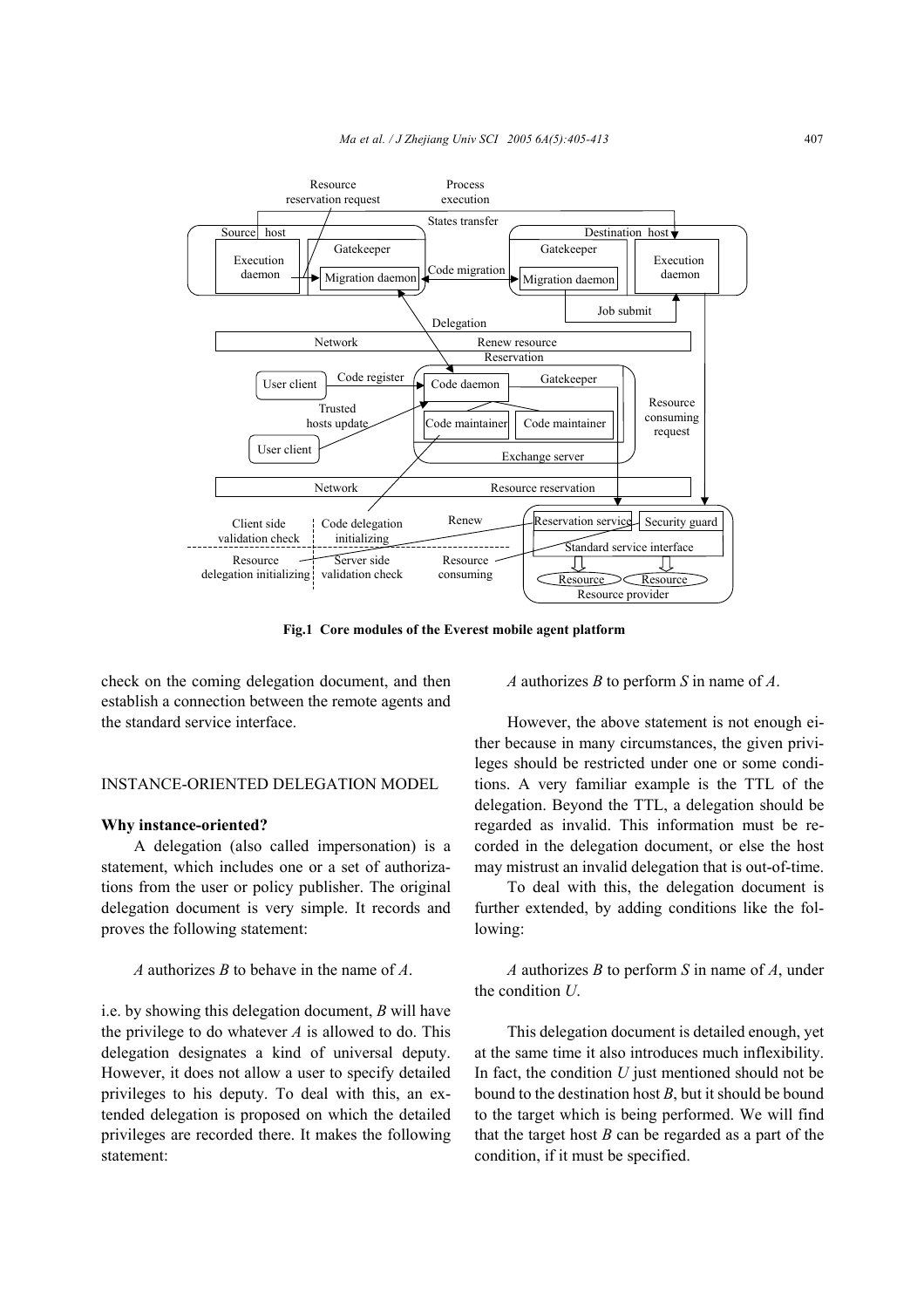To further improve the flexibility, a new type of delegation document is proposed, in which the item describing the destination host has been abolished. Instead, another item is introduced describing the content(s) to be performed on. This makes the following statement:

A authorizes instance (*S*, *U*) to be performed in the name of *A*, where *S* will be valid only under condition *U*.

It can be learned from the statement that instance (*S*, *U*) records the detailed privilege(s) and their validity specifications. The condition *U* is bound on *S*. This delegation can be used on whatever host. Of course, user can specify a target host *B* by adding *B* to the condition set.

The delegation making the statement just mentioned above is called an instance-oriented delegation. The goal of the instance-oriented delegation is mainly for the purpose of introducing a convenience for the security designers (there are three kinds of security designer: framework security designer, component security designer and policy security designer), and providing a more flexible and stable protocol to implement those kinds of security polices.

#### **Advantages**

The proposed model can be regarded as a mutation of the object-oriented model. Following such software architecture will reap at least two benefits: implementation independency and reuse-ability. The implementation independency enables the framework security designer to build his framework only by considering the public operations and properties provided by those security instances. He need not care about the detailed implementation of a certain instance. From the policy security designer's point of view, he need not care about the complex trust relationship among hosts. What he needs to pay attention to is only how to give security solutions for specific operations in specific instances. The reuse-ability is based on the component security designer's point view. He can derive them from the existing classes/instances and produce new instances with a few codes added only. Also, he needs only to care about the pre-defined interface when designing a security instance, to make their productions achieve reuse-ability for other security frameworks.

The most remarkable characteristic of the delegation is its mobility. For conventional host-oriented delegation, everything will be reestablished on its moving. For example, host *A* delegates host *B* to perform instance *S*, host *B* wants to further transfer this delegation to host *C*. For safety considerations, host *B* must ask host *A* that whether it is feasible to authorize host *C* to have the privileges. Without this query, host *C* will not be regarded as a safe deputy. This makes the verification more complex. Besides, suppose *A* has approved the further delegation, then *B* will rewrite a new delegation of  $B\rightarrow C$ , and append *A*'s approval behind the delegation context. We can imagine that if the delegation is asked to be moved further and further, the procedures will become very complex. An instance-oriented delegation will greatly simplify the procedure, as it does not need to bind on a target host. The instance is free to be moved everywhere except that its moving territory is restricted to the conditions of the delegation document. During the moving, the structure of the instance's description needs not to be changed. The only thing a host may be asked to do is to append a trace node behind the delegation context, to record what it has done with the corresponding security instance.

## **Contractual history**

Besides the instance-oriented model, a new content is proposed to be inserted into the delegation document, and is called contractual history. Contractual history is adopted to be the proof of past operations.

In the real world, people use contracts to record and prove some agreements that had been established, and then to ensure they are executed correctly. In the proposed security framework, a contract is adopted to record and prove some experienced procedures or operations, and protect them from being denied. Usually, a real-life contract should include signatures of the people concerned. Similarly, all the hosts with direct relation to the to-be-proved procedure or operation must put a digital sign on the contract, to make a trustable assurance. Contractual history is a record of past operations as described by a list of contracts.

The contractual introduces several functions and benefits:

1. A third party can check and testify to the ex-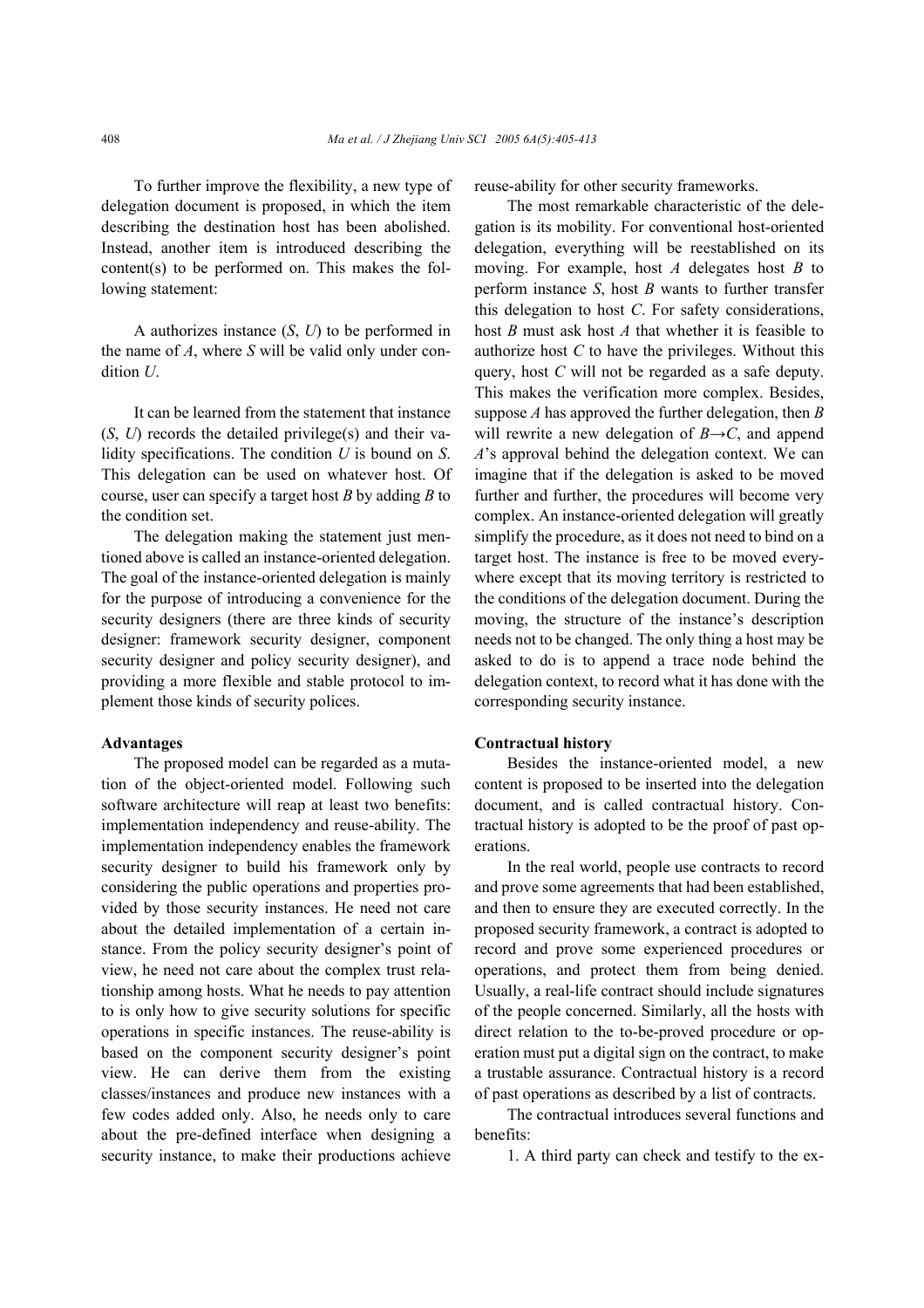istence of past businesses by verifying the contracts. No one can deny the content of the contract, because all the concerned hosts have signed on it.

2. It is strictly required that all the concern hosts who had signed on the contract should reserve a copy of the signed contract. Besides, it is not necessarily required but highly recommended that a third party reserves a copy also. This is to ensure that when one or some signatories (not all) try to deny the past, another contract holder can stand out to impeach them for that.

3. Contracts are chain-linked in the contractual history, and therefore they can be checked together. For example, contract 1 records that an instance has been moved from *A* to *B* ( $A \rightarrow B$ ); contract 2 records  $B \rightarrow C$  and contract 3 records  $C \rightarrow D$ . The three contracts can be collected together to prove that everything is ok. If only contract 1 and contract 3 are provided, the system can rapidly find out that one or some contracts have been disguised, by comparing and matching them.

The contract is designed to prove a certain operation. It will not be changed along with the variety of hosts. This makes it naturally simple to be bound onto an instance-oriented delegation.

#### **Exchange server**

A Step-To-Live (STL) restriction can be introduced into an agent instance. The STL restriction is recorded into the agent's validity specification, in order to avoid unlimited damage diffusion which is caused by a compromised agent migrating itself again and again. If the times an agent has migrated exceed the value of STL, it will fall into invalidation. To continue the trip, the agent must look for an exchange server to apply for a Renew. The exchange servers are some hosts selected from the network that are firmly trusted by the user. They will act as privileged proxies to help user to carry out the verifications and further authorizations. The exchange server mechanism is a trade-off; it can hold the user's privileges within a small region while providing a better performance comparing with a purely centralized architecture. Besides, the user needs only to publish his security policies to these exchange servers, instead of to all the concerned hosts.

Using exchange server can also avoid overfull authorization. An agent may have to access many remote resources during its whole trip. However, the user cannot give all the needed privileges to an agent, at its launch time. This is mainly because an overfull authorization will cause the agent's potential damage to grow larger. Furthermore, one can hardly predict all the behaviors of his agent during the trip. The exchange server allows the user to apply for resource reservation dynamically. It will contact the target resource and process with all the authorizations on behalf of the agent. Therefore, a normal host does not need to care about the security verification and authorization, as well as the application's specific logic. This gives the platform large compatibility.

## DELEGATION PROFILE

### **Terms**

According to the above introduction, an instance will be moved, renewed and consumed during its trip. We call these operations. To get a feasible security policy, how an instance is operated should be first taken into consideration. Usually, in each operation, there will be an Initiator and an Acceptor. In common MA systems, the Initiator is always defined as the resource requestor, or the provider of the agent. An Initiator is composed of the agent (code section plus current execution states) and site currently hosting it. An Initiator may have motivations of sending fake or malicious resource requests, to filch some data or even crash the resource provider's system. An Acceptor refers to a resource provider or the host an agent is trying to move onto. Generally, Acceptors are supposed to have a firm trust relationship with the code's original provider or launcher. Initiators will be under suspicion of whether or not they have modified the agent to make it unable to completely enforce the mission specified by the user, and whether they have any malicious intentions. There may be some attackers who would like to masquerade as an Acceptor. It should also be considered that both the Initiators and the Acceptors could have the motivation of denying one or some historical operations.

## **The structure of the delegation document**

An instance-oriented delegation can have one or multiple instances. Each instance-oriented delegation document is composed of two parts (as shown in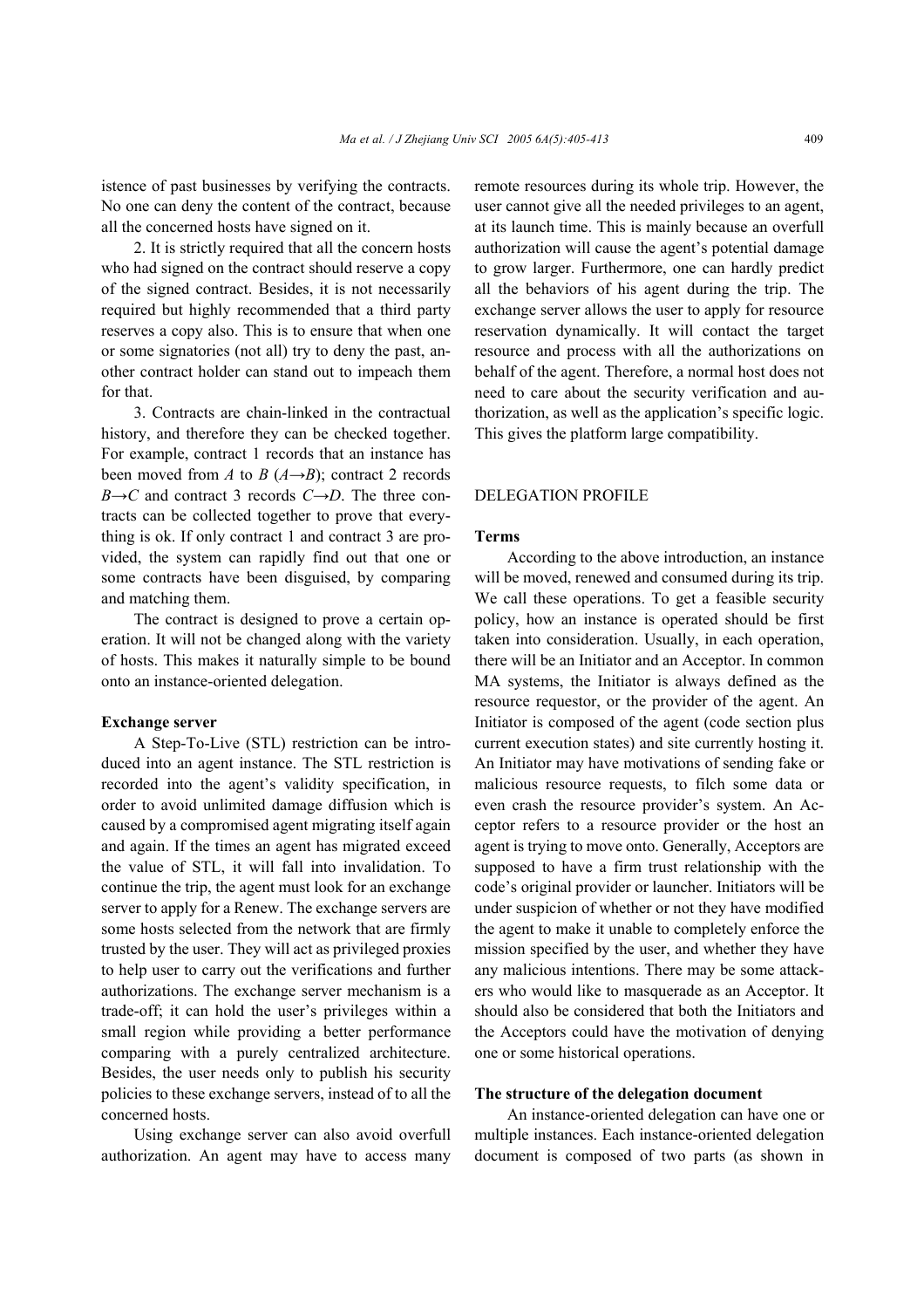Fig.2).

The first part is instance details. For each instance, there must be an instance detail recorded. An instance detail records the instance's properties, operating rules, and specifications about its validity. The instance detail can only be filled and modified on the initialization of the instance's delegation or in renew operations. Otherwise, it is read-only. Details about the renew operations will be discussed in Section 4.3.

Both the consumer and the holder of the delegation document should declare their approval of the contents recorded in the instance detail. At the bottom of the instance detail, the signature of the delegation's original creator or last modifier (maybe an exchange server) on the instance detail should be attached, in order to prove the detail's validity. And the original creator's certificate list should also be attached on it, to prove the validity of its signature (this is not always necessary, because the certificate list can be retrieved from another place).

The second part is a trace list, which is an array including records of the contractual history of the corresponding instances. Each item of the array is called a trace node, in which a single operation is recorded. An instance-oriented delegation document can only have one trace list, in which trace nodes for all its instances are linked together.

A single trace node is divided into two sections:



**Fig.2 Instance-oriented delegation profile**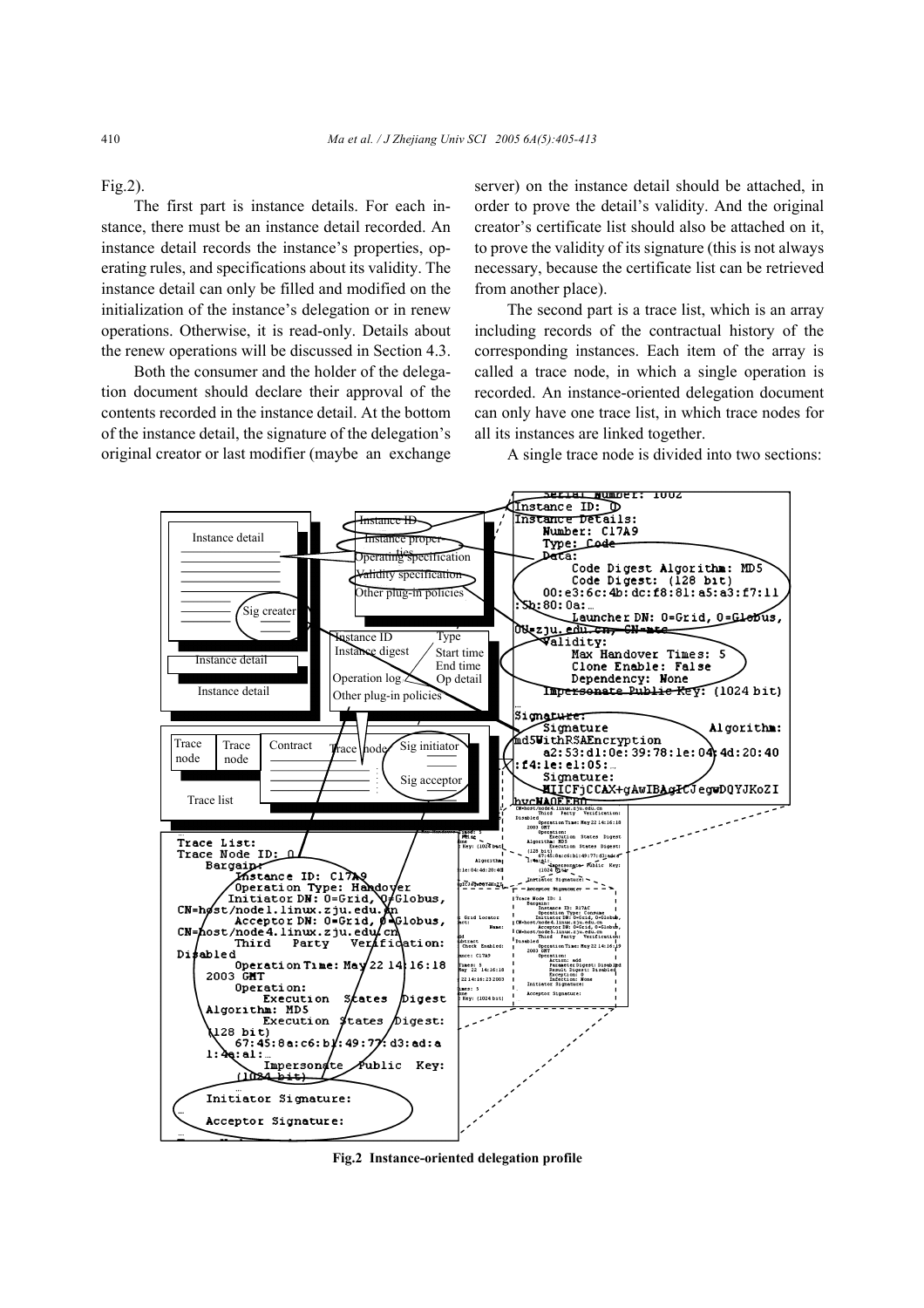contract content and a signature pair. In the contract content, first the instance detail's content's digest or a global instance ID will be recorded to prove that the contract is related to exactly the corresponding instance. Here multiple instances' ID or digest can be put together for a batch operation. After the digest or global instance ID, there should be an operation log, in which the detailed information on the corresponding operation should be recorded. The operation log can include the start and end time of the operation, its returning result, and exceptions. The signature pair is the second section of the trace node. It is comprised of both the Initiator and the Acceptor's signatures on the contract, to show their approval of the contract's contents. Both the Initiator and the Acceptor will hold a copy of the signed trace node. It can be shown as evidence when the opposing party tries in the future to deny one or more historical operations.

#### **General operations**

All instances have a common operation−handover. In general, this operation can be performed by all instances, by transferring the instance delegation from one host to another. In a handover operation, an instance's states will not be changed. Only its current location is changed. Once a delegation migration is carried out between hosts, there must be one or more handover operations performed.

To prevent unlimited diffusion of potential damage, the max times of performing the handover operation should be specified. It should be considered as an issue when an instance's validity is being measured. Once an instance reaches the max handover times, it will be regarded as no longer valid and thus no operations can be performed on it. In this circumstance, to make a further delegation, the instance should request for a renew operation. The exchange server will act as a privileged modifier of the delegation documents. It is always authorized by a user, and can update and recreate the instances issued by that user. However, it has no privilege to update other instances in the same delegation document. Usually, a renew operation will remove some obsolete trace nodes and make the delegation shorter. On the other hand, the recorded times of the handover operations is reduced and become lower than the specified max times. Thus the delegation can resume as valid again.

## EXPERIMENTS AND ANALYSIS

The Everest platform was installed onto the super cluster Gideon 300. There are totally 300 PCs connected through Giga-byte LAN. Each was equipped with one PIV 2.0 GHz Intel processor with 512 MB memory, 40 GB hard disk space. RedHat 8.0 was installed on those PCs. The Globus Toolkit 2.2 installed in each PC acted as both gatekeeper and backend server. We adopted linux-fork as the simple job manager because it was required to specify a job manager in GT2 GRAM. (It can be fork, PBS or other supported job managers. Here the fork was chosen because it was the simplest one.)

We have built an application of agent-based market. Agent travels among hosts to exchange information for them. Each host has an information pool, which follows the Monitoring and Discovery Service (MDS) and can be regarded as a standard information service. Host puts what it can provide and what it required into the pool. Agent retrieves the host's requests and moves to other hosts to discover the needed information. After it has got the required information, the agent will move back to the original host and deliver the information to the pool.

Totally 20 nodes on the Gideon cluster were selected to participate in this experiment. One of them was appointed to act as the agent's launcher, another one was appointed to act as exchange server. Eighteen nodes remained to be the general hosts. To standardize the experiment, we predefined the travel path for the agent. The agent will be launched out, and travels as a loop from host1 to host18. On each time of the authorization and renew operation, the security sub-system will be active and a time counter will start to run. After each time the security-related operation is done, the time counter will calculate and print the time used in this operation. When the agent is about to leave a host, the platform will report the current size of its delegation document. By these, we can get the time and memory overhead used for security operations.

We compared the overheads between the instance-oriented and host-oriented delegation schemes. The Step-To-Live parameter was set to 3 (that is, will renew 5 times while traveling the first loop). Below are the data result and figures.

Fig.3 compares two scenarios. It can be con-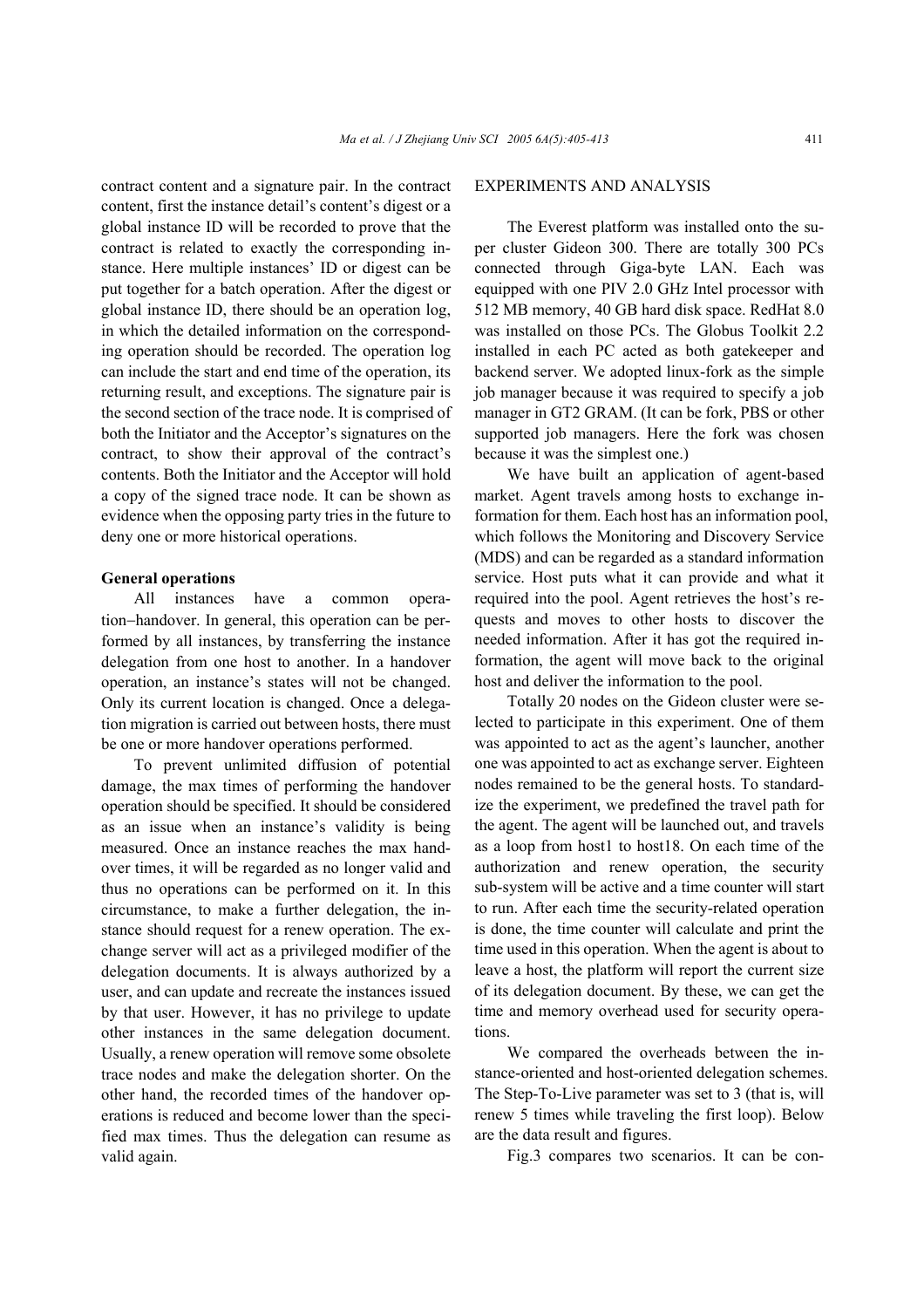cluded that after 11 hosts traveling, the host-oriented scenario begins to cost more time than the instance-oriented one.



**Fig.3 Total time overhead after each operation**

Fig.4 compares the memory cost for each delegation document. Unlike the host-oriented scenario, the instance-oriented delegation's size will not keep increasing, because the delegation will be curtailed on the renew time. One may argue that when the Step-To-Live or resource accessing increases, the delegation document's size will grow, so the overhead will be larger because of the time for transferring over to the network. However, since the delegation's current size is only 8 K, even if a big STL is selected and the delegation suffers from poor network transfer, it will not cost too much time. And the application can adjust the STL to a shorter value if the network bandwidth is low. Finally, even if the performance is a little lower than that of the host-oriented scheme, the instance-oriented scheme is still recommended because it is worthy to pay a bit of performance to leverage the security assurance.



**Fig.4 Space overhead after each operation**

# RELATED WORK

Table 1 gives a brief comparison of the main existing methods against security threats within the MA system.

| Methodology                                                  | Criterions |                                                  |          |      | Remarks                                                                                        |
|--------------------------------------------------------------|------------|--------------------------------------------------|----------|------|------------------------------------------------------------------------------------------------|
|                                                              |            | Compatibility Implementation Verification Update |          |      |                                                                                                |
| Trust management                                             | Good       | Simple                                           | Rigorous |      | Normal Depends on other's honesty                                                              |
| (Wong and Sycara, 1999)<br>Vote                              |            |                                                  |          |      |                                                                                                |
| (Schneider, 1997)                                            | Normal     | Simple                                           | Normal   |      | Normal Depends on other machines, inefficient                                                  |
| Hardware protection<br>(Wilhelm et al., 1999)                | Limited    | Hard                                             | Normal   | Hard | Efficient, but expensive $\&$ less scalable                                                    |
| Cryptography execution<br>(Sander and Tschudin, 1998)        | Limited    | Hard                                             | Rigorous |      | Hard Not scalable                                                                              |
| Execution states analyzing<br>(Chander <i>et al.</i> , 2001) | Limited    | Normal                                           | Normal   |      | Normal Need knowledge about the application's logic                                            |
| Cryptography tracing<br>(Vigna, 1997)                        | Normal     | Normal                                           | Normal   |      | Hard Counter denying. Indirect attacks possible                                                |
| Proof carrying code<br>(Necula and Lee, 1996)                | Limited    | Normal                                           | Normal   | Hard | Special for untrusted code. Policies embedded<br>in the compilers                              |
| Appraisal<br>(Farmer <i>et al.</i> , 1996)                   | Limited    | Normal                                           | Rigorous |      | Normal Less compactable, depending on code's logic                                             |
| Host defense<br>(Jansen, 2001)                               | Good       | Normal                                           | Rigorous | Hard | Local defense, code regardless. But depends<br>on the policy's maturity, sometimes inefficient |

**Table 1 Comparison of existing solutions**